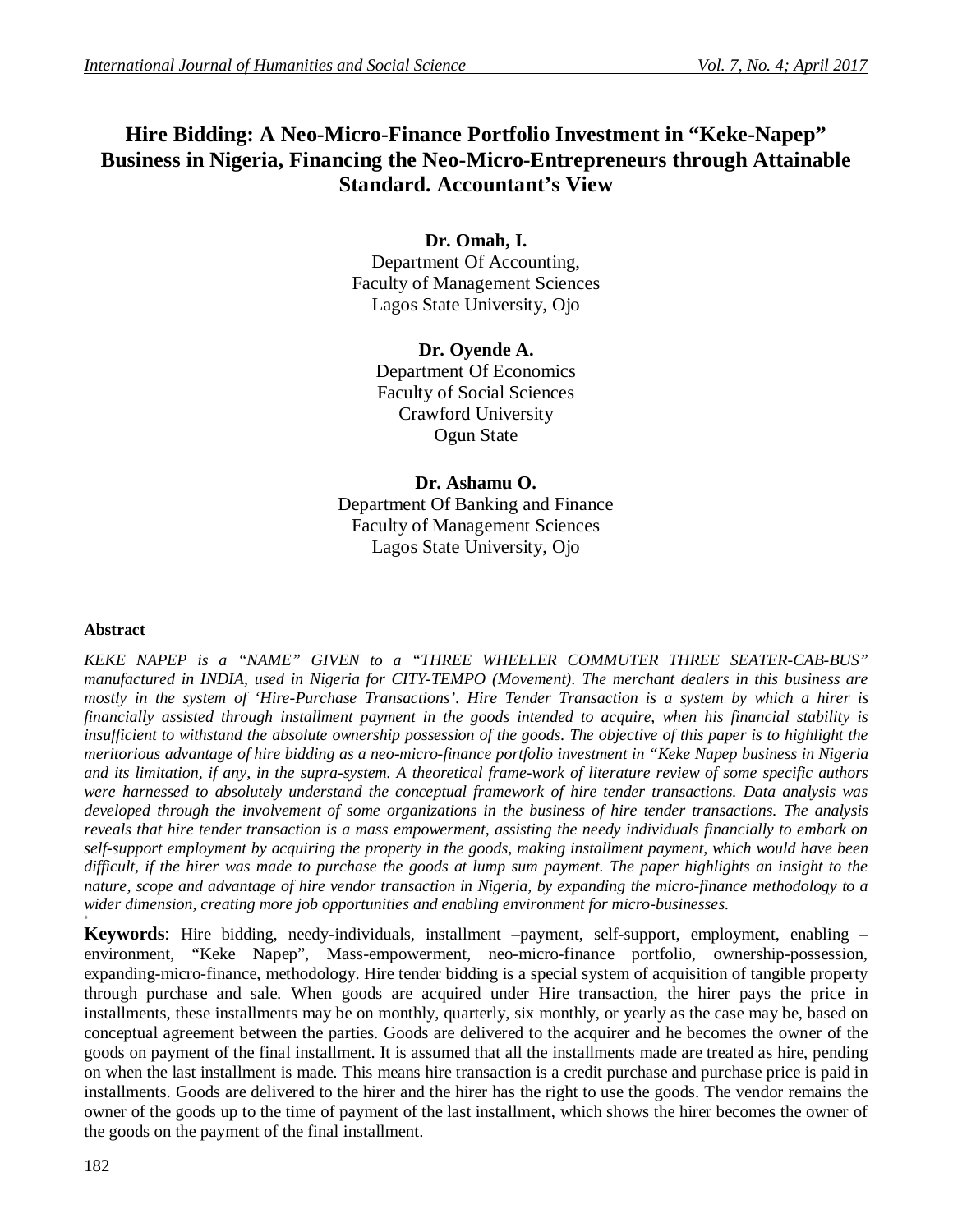## *Historical Development and Authors Perspectives*

- When goods are acquired under "Hire Bidding", the property in the goods or ownership remains with vendor until the last payment is made and in the event of default, he can take possession of the goods subject to legal requirements (Hire purchase Act, 1938 – England).
- "Under the Hire-Bidding" system, goods are delivered to a person who agrees to pay the vendor (Owner) by equal periodical installments, such installments to be treated as hire of the goods until a certain fixed amount has been paid, when these goods become the property of the hire" (J.R. Batliboi, 1972).
- "Hire–purchase" is the system under which the property is acquired by payments made in installments, during the period of which the title in the property remains with the Hire vendor. The payments prior to the final installment are regarded as being purely in respect of hire and the title of the property does not pass to the hirer until such final payment or some other consideration provided in the contract has been fulfilled" (Pickeles, 1981).

Author's Overview of Hire Bidding Transactions

- Hire bidding transaction is credit bargaining
- The hire consideration is paid in installments
- Goods are delivered to the acquirer
- The acquirer has the right to use the goods
- The hire vendor remains the owner of the goods to the time of final installment
- Hirer becomes the owner of the goods on payment of final installment.

### *Accounting Records*

Accountants have tried to develop a system of recording hire bidding transactions in two different dimensions in the books of hirer. The first dimension is based on the opinion of those hire purchasers who think that they become owner of that portion of goods for which payment has been made by them. This category of purchasers assumed that the portion of goods which payment has been made belong to them, where the goods are apportion able in a ratable basis. The second phase of recording the hire purchase transaction is made on the fact that the hire purchase transaction is treated as REAL purchase. This category of buyers assumed that the goods in the transaction belong to them once the agreement is reached to its conclusion.

### *Data Procurement and Determination Of:*

• Interest included in installments and depreciation at diminishing balance adoption

### *Data: I*

BOZNIER KEKE-NAPEP LTD Lagos, sales Keke-Napep to private as well as corporate individuals at a variable rates of interest. PZ purchased a Keke-Napep on a Hire-Purchase Agreement on 1st January 2013, paying cash N100,000 and agreeing to pay three further installments of N100,000 each on 31st December of each year. The cash price of the Keke-Napep is N375,500 and BOZNIER LTD charges interest at 5% per annum. The PZ write off 10% depreciation every year on the cash value of the Keke-Napep on the reducing balance method. IN THE BOOKS OF PZ

| <b>CASH PRICE</b> | <b>INTEREST</b>                                          | <b>INSTALLMENTS</b>     |
|-------------------|----------------------------------------------------------|-------------------------|
| N                 |                                                          | N                       |
| 372,500           | $1st$ Year: 272,500 x 5 = 13,625                         | 100,000                 |
| (100,000)         | 100                                                      | $-13,625$<br>Interest   |
| 272,500           | $2nd$ Year: 186125 x 5 = 9306.25                         | 86,375 KEKE-NAPEP       |
| $-86,375$         | 100                                                      |                         |
| 186125.00         | 3 <sup>rd</sup> Year: This is the last year, the rate of | 100,000                 |
| $(-)90693.75$     | interest will not be used for calculation of             | $-9,306.25$<br>Interest |
|                   | interest, but the interest is found out in this          | 90693.75 KEKE-NAPEP     |
| 9.5431.25         | manner:                                                  |                         |
|                   | $100,000 - 95431.25$                                     | <b>KEKE-NAPEP</b>       |
|                   | $= 4563.75$                                              | <b>INTEREST</b>         |

| <b>Calculation of Interest and Installments Payable</b> |  |  |  |  |
|---------------------------------------------------------|--|--|--|--|
|---------------------------------------------------------|--|--|--|--|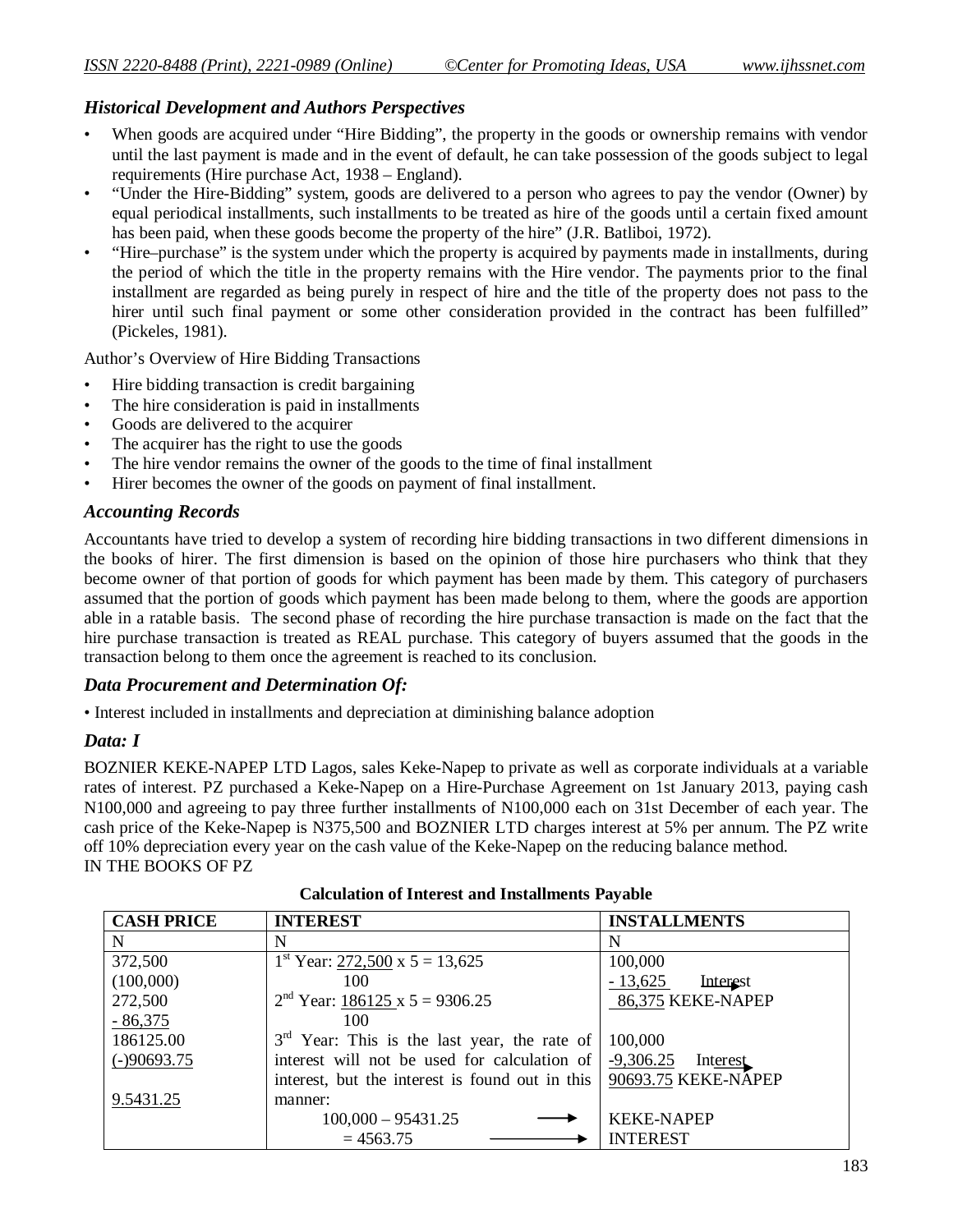# *Interest and Depreciation Payable at Fixed Installment*

When payment is made in installments and interest is not included in the installment, interest is calculated on unpaid cash consideration every year and the yearly interest is added in installment.

# *DATA: II*

PZ agreed to purchase the KEEKE-NAPEP on hire – purchase for N460,000, N60,000 was paid when keke-Napep was acquired on 1st Jan. 2013 and the balance was to be paid annual installments of N80,000 plus interest at 5% per annum. PZ depreciates the Keke – Napep each year by 10% on the original cost.

## *Calculation of Interest*

| <b>Price Consideration N</b> | <b>Interest</b>               | N       | <b>Installments</b>  |
|------------------------------|-------------------------------|---------|----------------------|
| 460,000                      | $1st$ year 400,000 x 5        | 80,000  | Keke –Napep          |
| $-60,000$                    | 100                           | 20,000  | Interest Installment |
|                              | N20,000                       | 100,000 |                      |
|                              |                               |         | Keke-Napep           |
| 400,000                      | $2nd$ year 320,000 x 5        | 80,000  | Interest             |
| $-80,000$                    | 100                           | 16,000  | Installment          |
|                              | N <sub>16</sub> ,000          | 96,000  |                      |
|                              |                               |         | Keke-Napep           |
| 320,000                      | $3^{rd}$ year 240,000 x $5 =$ | 80,000  | Interest             |
| $-80,000$                    | 100                           | 12,000  | Installment          |
|                              | N <sub>12</sub> ,000          | 92,000  |                      |
|                              |                               |         | Keke-Napep           |
| 240,000                      | $4^{th}$ year 160,000 x 5     | 80,000  | Interest             |
| $-80,000$                    | $100 =$                       | 8,000   | Installment          |
|                              | N8,000                        | 88,000  |                      |
|                              |                               |         | Keke-Napep           |
| 160,000                      | $5^{th}$ year 80,000 x 5      | 80,000  | Interest             |
| $-80,000$                    | 100                           | 4,000   | Installment          |
| 80,000                       | N <sub>4</sub> ,000           | 84,000  |                      |

### *In The Books of Pz (Purchaser) Keke-Napep Account*

| 2013:                 | N              | 2013:                         | N       |
|-----------------------|----------------|-------------------------------|---------|
| Cash $A/C$<br>Jan. 1  | 60,000         | Dec. 31 Depreciation          |         |
| Dec. 31 Boznier A/C   | 80,000         | $(10\% \text{ on } N460,000)$ | 46,000  |
|                       |                | Dec. $31$ Bal. $c/d$          | 94,000  |
|                       | 140,000        |                               | 140,000 |
| 2014:                 |                | 2014: Dec. 31 Depreciation    |         |
| Balance b/d<br>Jan. 1 | 94,000         | $(10\% \text{ on } N460,000)$ | 46,000  |
| <b>Boznier</b> Ltd    | 80,000         | Dec. $31.$ Bal. $c/d$         | 128,000 |
|                       | 174,000        |                               | 174,000 |
| 2015:                 |                | 2015: Dec. 31 Depreciation    |         |
| Jan. 1 Bal. B/d       | 128,000        | $(10\% \text{ of N460,000})$  | 46,000  |
| Dec. 31 Boznier Ltd.  | 80,000         | Dec. 31 Bal. $c/d$            | 162,000 |
|                       |                |                               | 208,000 |
|                       | 208,000        | 2016: Dec. 31 Depreciation    |         |
| 2016:                 |                | $(10\% \text{ on } N460,000)$ | 46,000  |
| Jan. 1 Bal $b/d$      | 162,000        | Dec. $31.$ Bal. $c/d$         | 196,000 |
| Dec. 31 Boznier Ltd.  | 80,000         |                               | 242,000 |
|                       | 242,000        | 2017: Dec. 31 Depreciation    |         |
| 2017:                 |                | $(10\% \text{ on } N460,000)$ | 46,000  |
| JAN. Bal. b/d         | 196,000        | Dec. $31.$ Bal. $c/d$         | 230,000 |
| Dec. 31 Boznier Ltd.  | 80,000         |                               | 276,000 |
|                       | <u>276,000</u> |                               |         |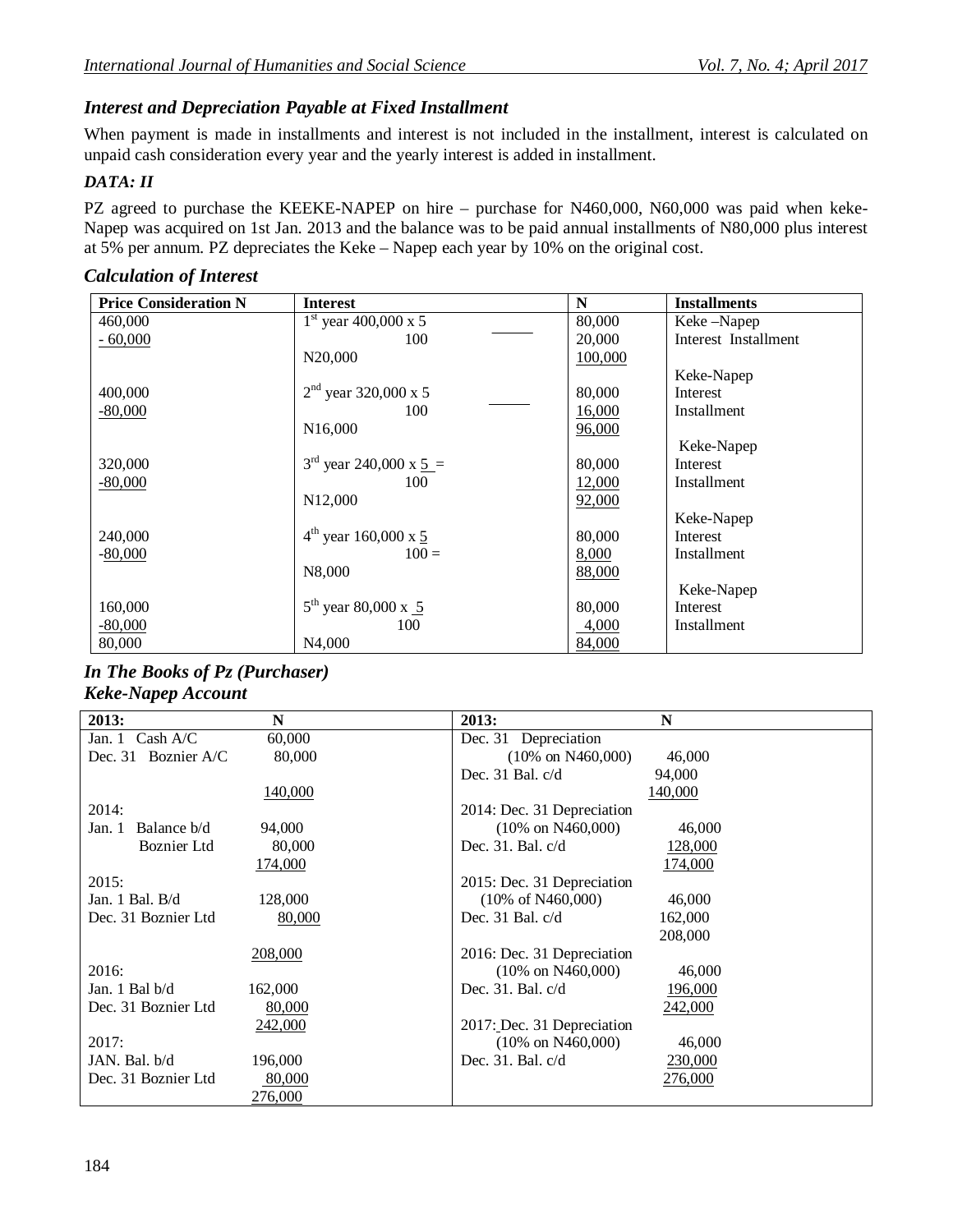## *Payment by Half – Yearly Installments*

When payment is made by half –yearly installments, interest is calculated on the basis of six months' period. Depreciation is calculated yearly and transfer of interest and the depreciation to profit and loss account should take place annually; unless otherwise stated.

### *Data: III*

PZ agreed to purchase KEKE-NAPEPE on Hire Purchase system over a term of two years starting on 1st Jan. 2013. The installments of N40,000 each are payable ½ yearly. The present cash value of KEKE-NAPEP IS N148,000.

| <b>Cash Price</b> | <b>Interest</b>                                             | <b>Installments</b>      |
|-------------------|-------------------------------------------------------------|--------------------------|
| N                 |                                                             | N                        |
| 148,000           | $148,000 \times 6 \times 6 = N4440$                         | 40,000.00                |
|                   | 100 12                                                      | $-4,440$ – Interest      |
| $-35,560$         |                                                             | $35,560$ – Keke-Napepe   |
| 112, 440,00       |                                                             | 40,000.00                |
|                   | 112,440 x <u>6</u> x <u>6</u> = N3373.20                    | $-3,373.20$ Interest     |
| $-36,626.80$      | 100 12                                                      | $366,26.80 -$ keke-Napep |
| 75,813.20         |                                                             |                          |
|                   |                                                             | 40,000.00                |
| $-37,725.60$      |                                                             | $-2,274.40$ – Interest   |
|                   | 75,813.20 x $\underline{6}$ x $\underline{6}$ = N2274.40    | 37,725.40 – Keke–Napep   |
| 38,087.60         | 100 12                                                      |                          |
|                   |                                                             |                          |
|                   | Interest for the final year will not be calculated, but can |                          |
|                   | be determined in this way;                                  |                          |
|                   |                                                             |                          |
|                   | $N40,000 - N38,087.60$ Keke-Napep                           |                          |
|                   | $= N1912.40$ --- Interest                                   |                          |

#### *Determination Of Interest Payable*

### *In The Books Of Pz (Hire Purchaser) (Keke-Napep A/C*

| 2013                 |           | 2013                             |
|----------------------|-----------|----------------------------------|
| June 30 Boznier Ltd  | 35,560    | Dec. 31 bal. $c/d$<br>72,186.80  |
| Dec. 31 Boznier Ltd. | 36,626.80 |                                  |
|                      | 72,186.80 | 72,186.80                        |
| 2014                 |           | 2014                             |
| June 30 bal. $b/d$   | 72,186.80 | Dec. $31 \text{ c/d}$<br>148,000 |
| June 30 Boznier Ltd  | 37,725.60 |                                  |
| Dec. 31 Boznier Ltd. | 38,087.60 | 148,000                          |
|                      | 148,000   |                                  |

## *Determination of Cash Price by Annuity Approach*

When in place of cash price, hire purchase price and annuity rate is given, cash price is calculated on the basis of annuity rate and interest is determined.

## *DATA IV:*

On 1st Jan. 2013, PZ bought KEKE-NAPEP on hire-purchase for N240,000, payable be three equal annual installments combining principle and interest, the latter being a normal rate of 5% per annum. The present value of an annuity of one naira for three years at 5% is N2.72325.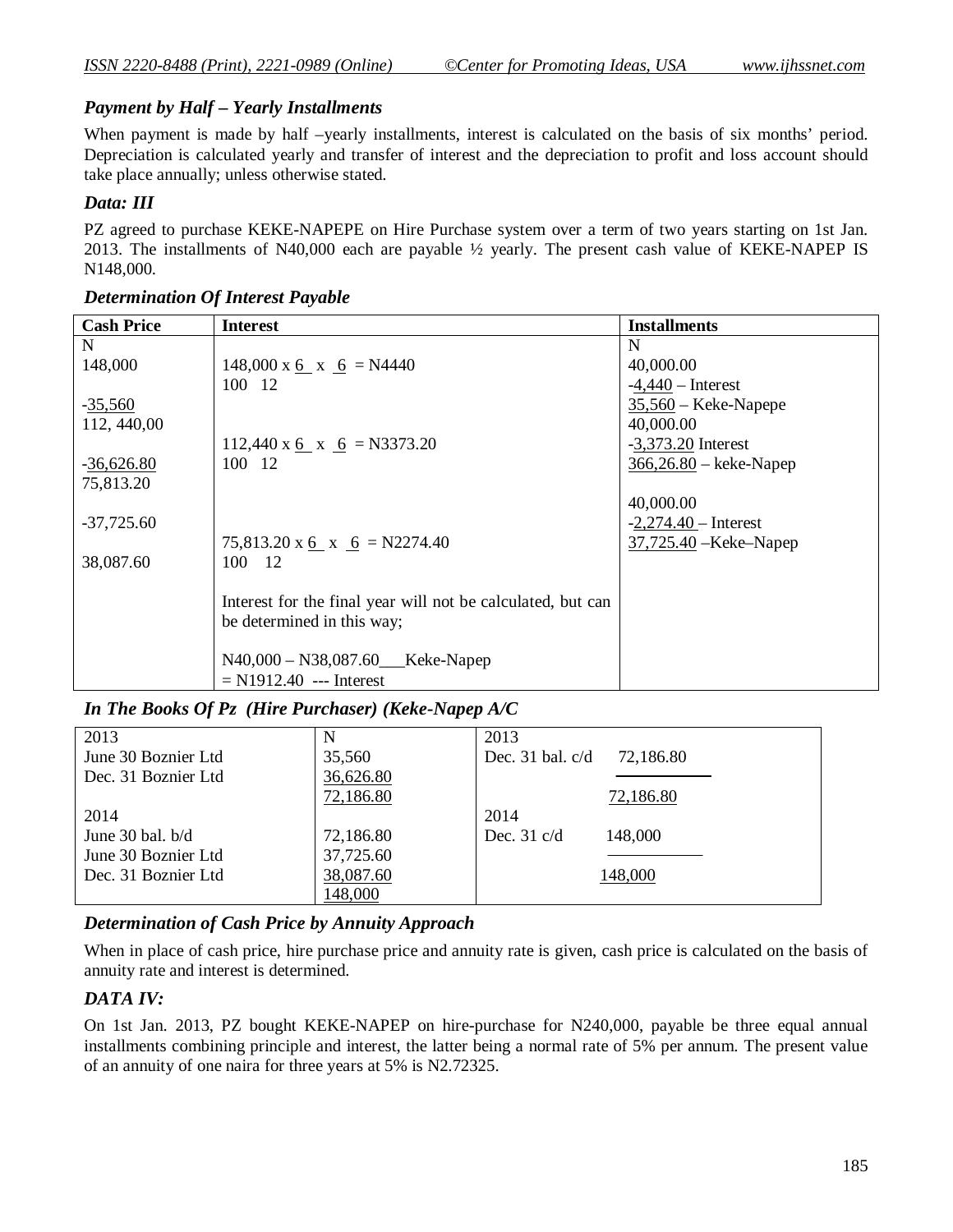# *Cash Value Of Keke-Napep With The Help Of Annuity Rate*

The present value of annuity of N 1 paid for 3year  $\omega$  5% = N2.723265, the present value of annuity of N(240,000) or N80,000) 3

> $= N2.72325 \times 80,000$  $= N217,860$

# *Calculation of Interest*

| Cash price   | 217,860 x 5                                   | N           |                   |
|--------------|-----------------------------------------------|-------------|-------------------|
|              |                                               |             |                   |
|              | 100                                           |             |                   |
| 217,860      |                                               | 80,000      |                   |
| $-69,107$    |                                               | $-10,893$   | Interest          |
| 148,753.00   | $= N10893$                                    | 69,107      | <b>KEKE-NAPEP</b> |
| $-72,562.35$ |                                               | 80,000      |                   |
|              | $148,753 \times 5$                            |             |                   |
|              | 100                                           | $-7,437.65$ | Interest          |
|              | $= N7437.65$                                  | 7256.35     | <b>KEKE-NAPEP</b> |
| 76190.65     |                                               |             |                   |
|              | installments<br>- of<br>Interest<br><i>is</i> |             |                   |
|              | calculation as                                |             |                   |
|              | $N80,000 - 76190.65$                          |             | Keke-Napep        |
|              | $=$ N3809.35                                  |             | Interest          |

## *Test of Validity*

|      | Installments | Interest  | Cash Value of Keke- |
|------|--------------|-----------|---------------------|
| Yr   | N            | N         | Napep               |
| 2013 | 80,000       | 10,893.00 | 69,107.00           |
| 2014 | 80,000       | 7,437.65  | 72,562.35           |
| 2015 | 80,000       | 3,809.35  | 76,190.65           |
|      | 240,000      | 22,140.00 | 217,860.00          |

## *Determination of Prize Consideration on the Basis of Rate of Interest*

When the amount of each installment which includes interest is given (specified) and the rate of interest is specified, cash/ price consideration can be determined by the following adoption:

• Cash price of last installments should be calculated: i.e

Amount of last installments x Rate of interest

100 + rate of interest

This is equal to interest included in the last installment. This interest is deducted from last installments and cash price of the last installments is determined.

• (Cash price of the last installments (+) amount of prior installment) X rate of interest 100 + rate of interest

This is equal to interest of the prior installment; when this interest is deducted from prior installment, cash price of the prior installments is found out.

• The same process is repeated for the earlier installments

DATA V, MR PZ purchased a KEKE-NAPEPE by hire –purchase. He paid N60,000 cash down, N64,000 at the end of the 1st yr, N89,000 at the end of the 2nd yr, and N88,000 at the end of the 3rd yr. The interest on the cash price is 10% p.a.

# *Calculation of Cash Price*

Cash price is determined in the following manner:

• Last installments is N88,000, rate of interest on cash price is 10%, therefore, interest in the last installments=  $88,0000 \times 10 = \text{N}8000$ 

 $100 + 10$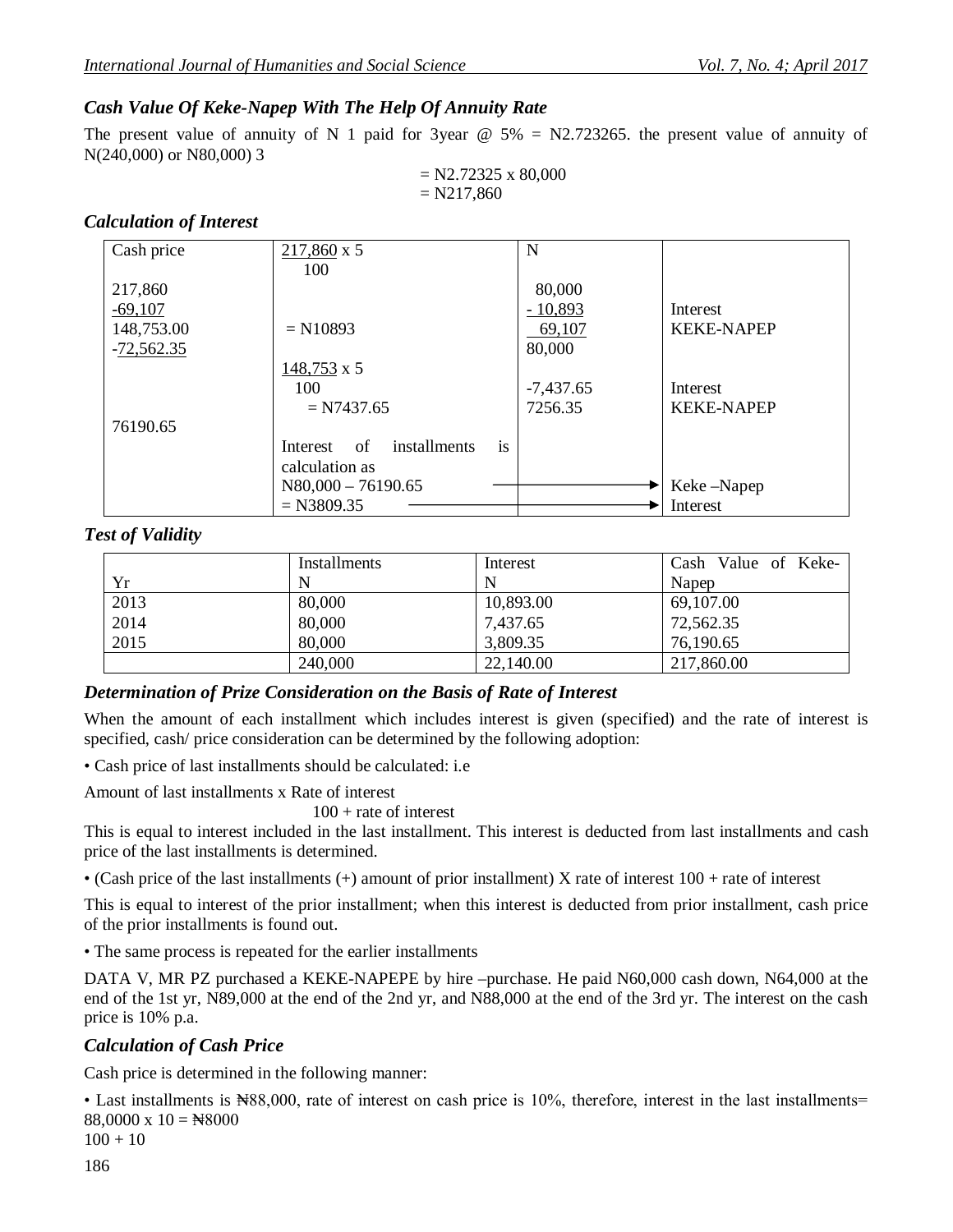Cash price =  $N88,000 - N8000 = N80,000$  $\cdot$  Ne80,000 + Ne89,000 = Ne8169,000, Ne8169,000 x 10  $100 + 10$  $=$  N $15363.64$  interest. Cash price =  $\text{N89,000 - N15,363.64 - N73636.36}$  $\cdot$   $\angle$  N<sub>80</sub>,000 + N<sub>73636.36</sub> + N<sub>64</sub>,000 = N<sub>217636.36</sub> Interest =  $217636.36 \times 10 = \text{N}19785.12$  $100 + 10$ 

Cash price =  $\text{N}64000 - \text{N}19785.12 = \text{N}444214.88$ Total cash price =  $\text{N}80,000 + \text{N}73636.36 + \text{N}44214.88 + \text{N}60,000$ 

### $=$   $\cancel{1}257,851.24$

### *Test of Validity*

| Yr                    | <b>Installments</b> | <b>Cash Value</b> | <b>Interest</b> |
|-----------------------|---------------------|-------------------|-----------------|
|                       | ₩                   | ₩                 | ₩               |
| On delivery           | 60,000              | 60,000            |                 |
| $\frac{1}{2}$ yr      | 64,000              | 44,214.88         | 19,785.12       |
| yr<br>$\angle$        | 89,000              | 73,636.36         | 15,363.64       |
| $2^{\text{rd}}$<br>vr | 88,000              | 80,000            | 8000,00         |
|                       | $\pm 301,000$       | 257851.24         | 43,148.76       |

## *Determination of Interest by Product Method*

- When rate of interest is not given, but cash price, hire-purchase price and the amounts of various installments are given, interest is calculated with the following adoption:
- Hire –purchase price  $(-)$  cash price  $=$  Total interest;
- Hire purchase price  $(-)$  1st installment = 1st balance
- 1st balance  $\left(-\right)$  2nd installment = 2nd balance
- 2nd balance  $(-)$  3rd installment = 3rd balance
- Adopt the same method for other installments.

#### Then,

- Hire –purchase price  $(x)$  period of 1st installment= x
- 1st balance (x) period of 2nd installment  $= y$
- 2nd balance (x) period of 3rd installment  $= z$
- 3rd balance (x) period of 4th installment  $=$  m

Make a total of x,y,z and m and then find the interest include in each installment in the following way:

- Interest included in the 1st installments= total interest $(x)$  x
- Interest included in the 2nd installments= total interest $(x)$  y
- Interest included in the 3rd installments= total interest(x)  $\bar{z}$
- Interest included in the 4thinstallments=total interest $(x)$  m

DATA VI: PZ purchased his 2nd Keke-Napep which the cash price is  $\mathbb{N}281,800$  is purchased for  $\mathbb{N}290,000$  on hire. Purchase agreement. Payment of hire –purchase price is made after the data of purchase in the following manner: at the end of 4 months  $\mathcal{H}60,000$ ; at the end of 6 months  $\mathcal{H}65000$ ; at the end of 9 months  $\mathcal{H}80,000$ ; at the end of 12 months ₦85000. The Keke-Napep is purchased on 1st Jan, 2013 and the data of payment of each installment is counted from this data.

- Hire purchase price cash price = total interest  $\text{H}290,000$  (-) $\text{H}281,800 = \text{H}8,200$
- Hire purchase price (-) 1st installment = 1st balance  $\text{N}290,000$  (-) $\text{N}60,000 = \text{N}230,000$
- 1st balance (-) 2nd installment = 2nd balance  $\text{N}230,000$  (-) $\text{N}65,000 = \text{N}165,000$
- 2nd balance (-) 3rd installment = 3rd balance  $\mathbb{N}165,000$  (-) $\mathbb{N}80,000 = \mathbb{N}85,000$
- Hire purchase price (x) period of 1st installment =  $x$  290,000 (x) 4 =  $x$  i.e N1160,000
- 1st balance (x)  $2 = y 230,000 \text{ x } 2 = y \text{ i.e } \text{N}460,000$
- 2nd balance (x)  $3 = z 165,000$  bx  $3 = z i.e$   $\cancel{1}495,000$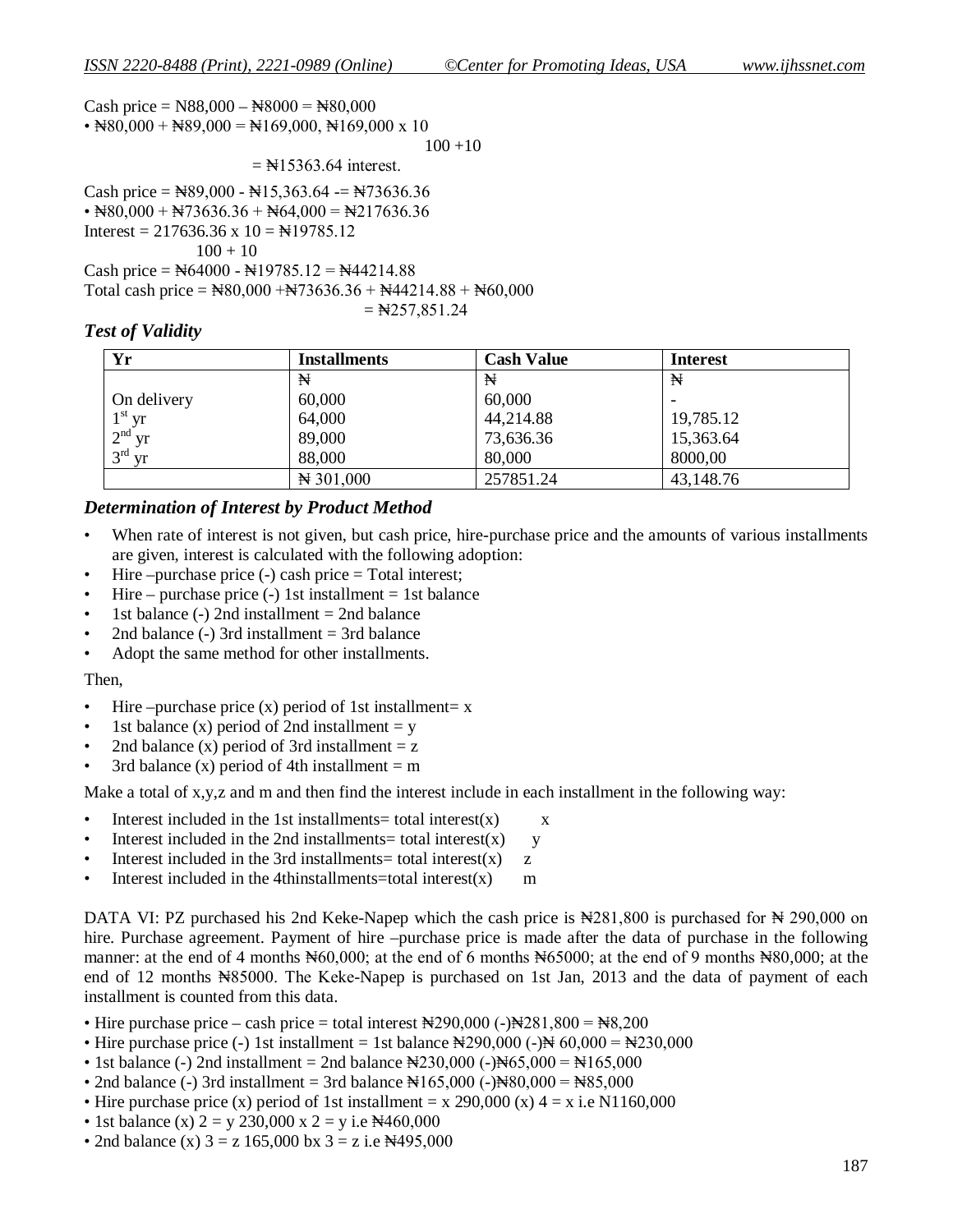| • 3rd balance $x$ 3 = m<br>85000 x 3 = m i.e $\text{N}255,000$     |    |
|--------------------------------------------------------------------|----|
| $X + y + z + m =$ N2370,000                                        |    |
| • Interest in the 1st installments = total interest(x)             | X  |
| i.e $\text{N}8200 \times \text{N}1160,000$                         |    |
| $\mathbb{R}2370,000 = \mathbb{R}4013.50$                           |    |
| • Interest included in the 2nd installment = total interest(x)     | у  |
| i.e $\text{N}8200 \times \text{N}460,000$                          |    |
| $\mathbb{R}2370,000 = \mathbb{R}1591.56$                           |    |
| • Interest included in the 3rd installments = total interest $(x)$ | Z. |
| i.e $\text{N}8200 \times \text{N}495,000$                          |    |
| $\mathbb{N}2370,000 = \mathbb{N}1712.66$                           |    |
| • Interest included in the 4th installment = total interest(x)     | m  |
| i.e $\text{N}8200 \times \text{N}255,000$                          |    |
| $\mathbb{R}2370,000 = \mathbb{R}882.28$                            |    |
|                                                                    |    |

*Calculation of Interest included in the Installments*

| N <sub>0</sub><br>of | Period       | Amount       | <b>Product</b>     | <b>Calculation</b> | Installments(-)              |
|----------------------|--------------|--------------|--------------------|--------------------|------------------------------|
| <i>installments</i>  |              | N            | N                  | N                  | <b>Interest = Cash Price</b> |
|                      | 4 months     | 290,000      | 290,000x4=1160,000 | 8200x1160,000      | $60,000(-)4013.50$           |
|                      |              |              |                    | 2370,000           | $= N55986.50$                |
|                      |              |              |                    | $= 4013.50$        |                              |
| $\overline{2}$       | $6 - 4 = 2$  | $260,000(-)$ | 230,000x2          | 8200x460,000       | $65,000(-)591.56$            |
|                      | months       | 60,000       | $= 460,000$        | 2370,000           | $=$ N63408.44                |
|                      |              | $= 230,000$  |                    | $= 1591.56$        |                              |
| 3                    | $9-6=3$      | $230,000(-)$ | 165,000x3          | 8200x495,000       | 80,000(-)1712.66             |
|                      | months       | 65,000       | $= 495,000$        | 2370,000           | $= N78287.34$                |
|                      |              | $= 165,000$  |                    | $= 1712.66$        |                              |
| $\overline{4}$       | $12 - 9 = 3$ | $165000(-)$  | 85,000x3           | 8200x255,000       | 85,000(-)882.28              |
|                      | months       | 80,000       | $= 255,000$        | 2370,000           | $= 84,117.72$                |
|                      |              | $= 85,000$   |                    | $= 882.28$         |                              |

*Test of Validity* 

| Yr | <b>Installment</b> | <b>Interest</b> | <b>Cash Price</b> |
|----|--------------------|-----------------|-------------------|
|    | Ħ                  | ₩               | ₩                 |
|    | 60,000             | 4013.50         | 55986.50          |
|    | 65,000             | 1591.56         | 63408.44          |
|    | 80,000             | 1712.66         | 78287.34          |
| 4  | 85,000             | 882.28          | 84,117.72         |
|    | 290,000(HP)        | 8200.00         | 281,800.00(CP)    |

Hire Purchase Price (HP) (-) Cash Prices = Interest

Calculation of Interest by Inverse Progression Adoption

When the cash price and the amount of each installments including interest are given, but rate of interest is not given, interest is calculated following the following steps:

• Total of all installments = Hire Purchase Price HP  $(-)$  CP = Total Interest

• Interest included in each installment is calculated by applying inverse progression technique.

• Suppose total interest is N40,000 and the number of installments are four(4), interest of each installments is determined thus;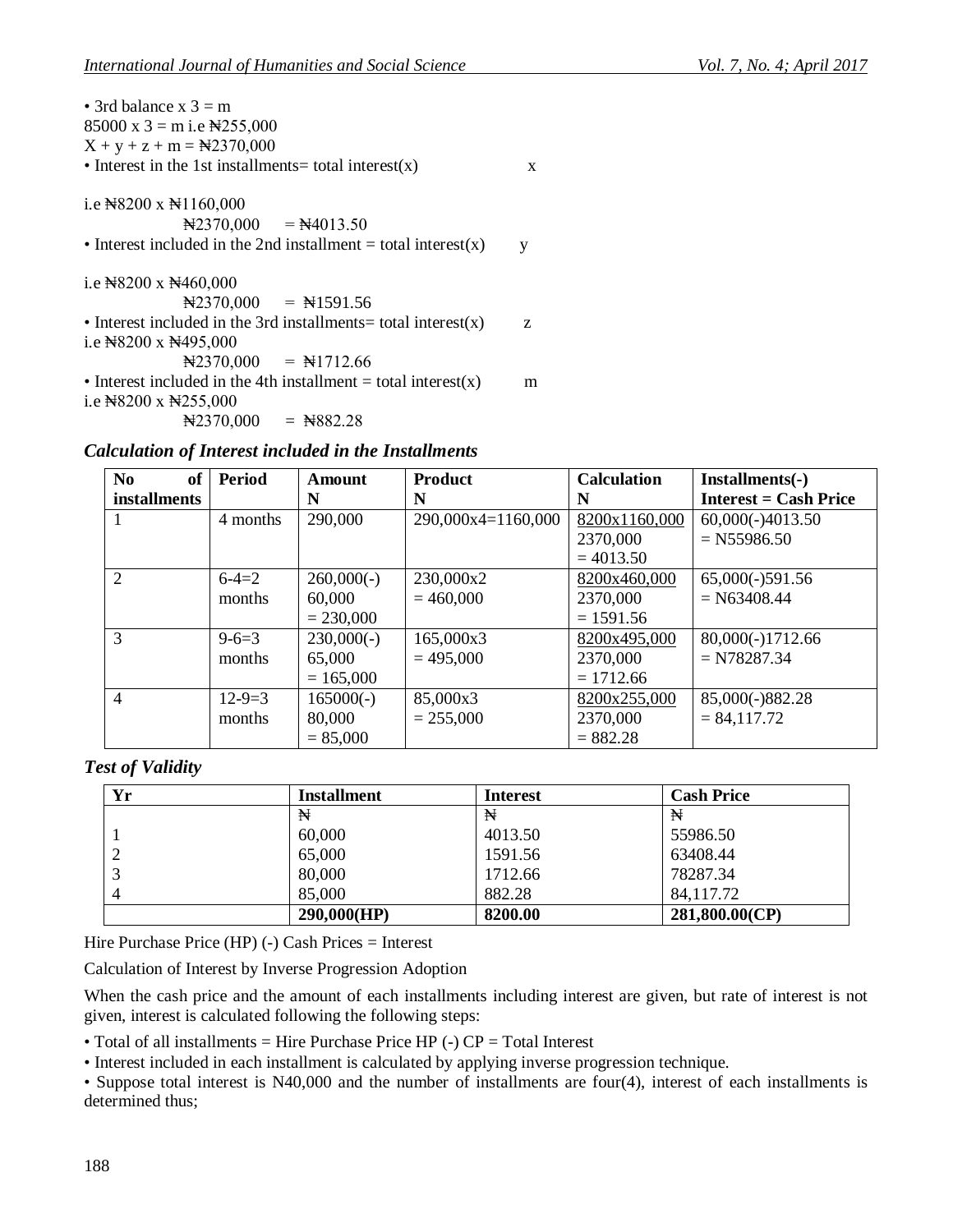| <b>Installment</b>                | <b>Ratio of Interest</b> | <b>Interest</b>                |
|-----------------------------------|--------------------------|--------------------------------|
| On $1st$ installments4            | 4/10                     | $40,000 \times 4/10 = N16,000$ |
| On $2nd$ installments 3           | 3/10                     | $40,000 \times 3/10 = N12,000$ |
| On $3^{\text{rd}}$ installments2  | 2/10                     | $40,000 \times 2/10 = N8,000$  |
| On $4^{\text{th}}$ installments 1 | 1/10                     | $40,000 \times 1/10 = N4,000$  |
| Total 10                          |                          | N40,000                        |

DATA VIII: The Cash Price of a Keke-Napep which is sold on hire purchase on 1st Jan. 2013 is N350,000, N50,000 paid on the spot and the balance in four (4) equal quarterly installments of N80,000 each. Adoption of Inverse Progression Approach

It should be noted that each of these installments includes interest on outstanding balance.

Hence:  $N80,000 \times 4 = N320,000$ 

 $N$  320,000(+)  $N$ 50,000 = N370,000

Hire Purchase Price is N370, 000 (-) N350,000 (cash price) = N20,000 interest

| <b>Installment</b> | No of outstanding installments | Ratio                | <b>Interest</b>   | N       |
|--------------------|--------------------------------|----------------------|-------------------|---------|
| 1 <sup>st</sup>    | 4                              | 4/<br>$\frac{1}{10}$ | $20,000 \times 4$ | 8000    |
|                    |                                | $^{3}/_{10}$         |                   | 6000    |
| 2 <sup>nd</sup>    | 3                              | $^{2}/_{10}$         | $20,000 \times 3$ | 4000    |
|                    |                                | $^{1/10}$            | 10                | 2000    |
| 3 <sup>rd</sup>    | 2                              |                      | $20,000 \times 2$ | N20,000 |
|                    |                                |                      | 10                |         |
| $4^{\text{th}}$    |                                |                      | $20,000 \times 1$ |         |
|                    |                                |                      | 10                |         |
| Total              | 10                             |                      |                   |         |

### *Test of Validity*

| <b>Installments</b>         | <b>Cash Price of Keke-Napep</b> | <b>Interest</b><br>N | <b>Total</b><br>N |  |
|-----------------------------|---------------------------------|----------------------|-------------------|--|
| Cash Down                   | 50,000                          |                      | 50,000            |  |
| 1 <sup>st</sup> installment | 72,000                          | 8000                 | 80,000            |  |
| $2nd$ installment           | 74,000                          | 6000                 | 80,000            |  |
| $3rd$ installment           | 76,000                          | 4000                 | 80,000            |  |
| $4th$ installment           | 78,000                          | 2000                 | 80,000            |  |
| <b>Total</b>                | 350,000                         | 20,000               | 370,000           |  |

If the four installments are paid, hire vendor's account is closed at the end of the year.

Without rate of Interest and Amounts of Installments Differ

When Cash Price and Hire-Purchase Price are given, amount of cash installments is given, but the amount of these installments differ, rate of interest is given. Hire purchase price(-) cash price = total interest. Deduct the amount of 1st installments from hire-purchase price and the amount of 2nd installment from the balance etc. make a total of balance amounts.

> Total Interest x Balance Amount = Interest Total Balance

DATA VIII: PZ purchased on hire purchase basis a "Tokunbo" motor cycle. Cash price of the machine is N37,400 on 1st Jan. 2013. The hire purchase price is said to be N50,000.

The hire purchase price is paid in five (5) installments in a span of one year as follows N15,000 at the end of April, N12000 at the end of June; N10,000 at the end of August; N8000 at the end of October and N5000 at the end of December 2013.

Hire Purchase Price (-) Cash Value = Interest Calculation of Interest in Installment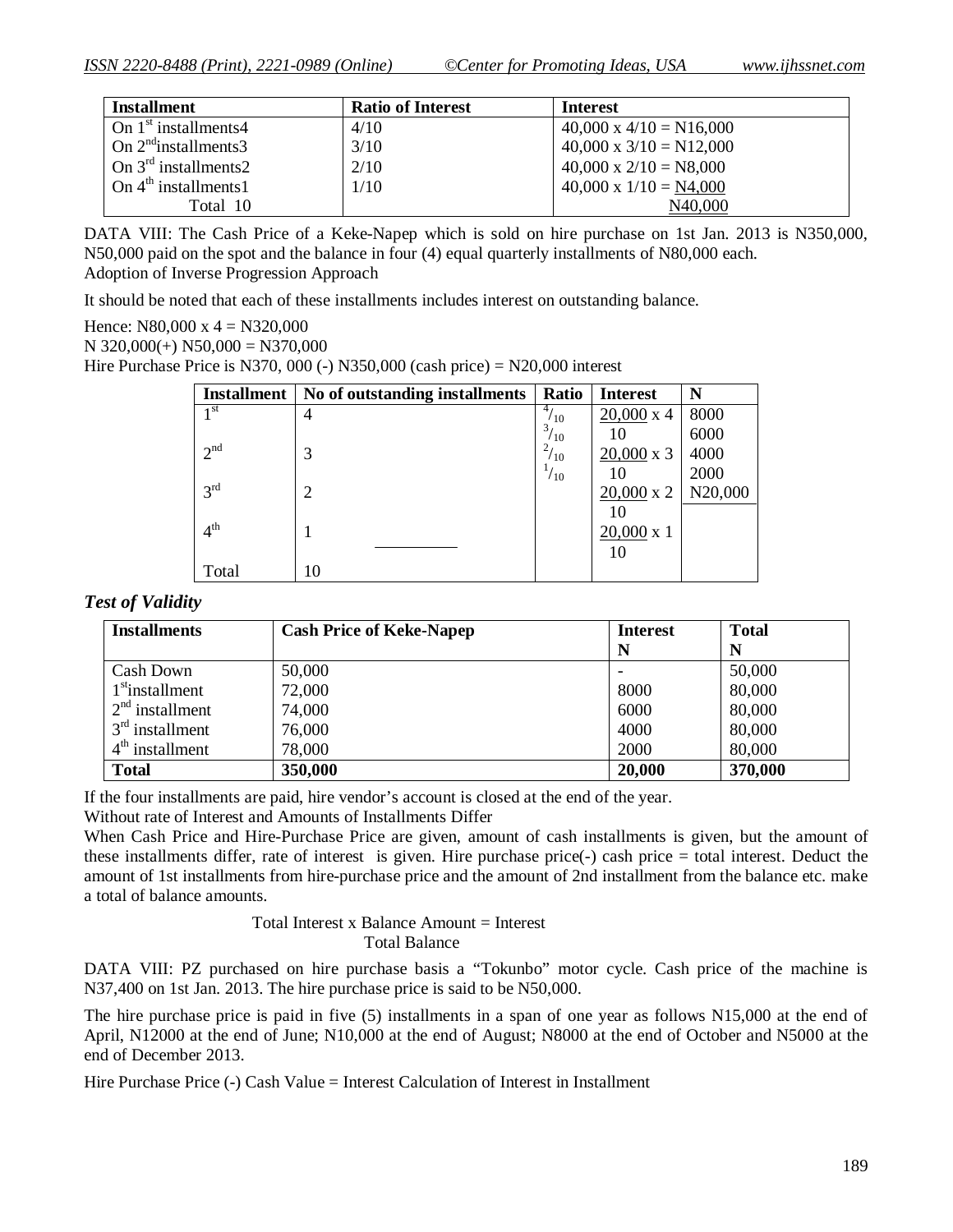| <b>No of Installments</b> | <b>Unpaid Amount</b>      | <b>Calculation of Interest</b> | $Instant(-) Interest = cash price N$ |
|---------------------------|---------------------------|--------------------------------|--------------------------------------|
|                           | Ħ                         | ₩                              | $=$ Cash Price $\mathbb{N}$          |
| 1 <sup>st</sup>           | $= 50,000$                | 12,600x50,000=5000             | 15,000-5000=10,000                   |
|                           |                           | 126,000                        |                                      |
| 2 <sup>nd</sup>           | $50,000 - 15,000 = 35000$ | 12,600x35,000=3,500            | 12000-3500=8500                      |
|                           |                           | 126,000                        |                                      |
| $2^{\text{rd}}$           | $35000 - 12000 = 23000$   | $12,600x23,000=2,300$          | $10,000 - 2300 = 7700$               |
|                           |                           | 126,000                        |                                      |
| 4 <sup>th</sup>           | $23000 - 10,000 = 13000$  | $12,600x13,000=1,300$          | $8000 - 1300 = 6700$                 |
|                           |                           | 126,000                        |                                      |
| 5 <sup>th</sup>           | $13000 - 8000 = 5,000$    | $12,600x5,000=500$             | $5000 - 500 = 4500$                  |
|                           |                           | 126,000                        |                                      |
|                           | $\mathbb{N}126,000$       |                                | $\text{N50,000-12600} = 37,400$      |

## *Determination of interest and amount of installments*

When the cash price of the goods under hire purchase is given and the rate of interest is also given and the hirepurchase price is said to be paid in equal installments. The interest and amount of each installment can be determined.

DATA IX: PZ purchased a machine on 1st Jan. 2013 on hire purchase system. Cash price of the machine is ₦50,000. Rate of interest is 10% p.a. Hire purchase price is paid in 3 yearly installments of equal amount. Interest for  $2013 = 50,00 \times 10 = 15000$ 

$$
100
$$

Suppose Hire Purchase Price is x, each installments= $x/3$ 

 $x/3$ (-)Interest (N $\div$ 5000) is the Cash Price of the 1st Installment Interest for 2014 -=  $\{50,000 - (x/3 - 5000)\} \times 10/100 = \text{N5500} - x/30$  $x/3$  - (5500 -  $x/3$ ) is the cash price of the 2nd installment. Interest for  $2015 = \{(50,000 - (x/3 - 5000)\} - \{x/3 - (5500 - x/3)\} \times 10/100$  $=$  {60,500 – 2x/3 – x/30} x 1/10 = 6050 – 2x/30 – x/300  $x/3 - (6050 - 2x/3 - x/300)$  is the cash price of the 3rd installment (cash price of 1st installment) + (cash price of 2nd installment) + (cash price of 3rd installment) =  $50,000$  $(x/3 - 5000) + (x/3 - 5500 + x/30) + (x/3 - 6050 + 2x/30 + x/300) = 50,000$  $3x/3 + 3x/30 + x/300 = 50,000 + 16,550$  $X = N60,317.22$  Approximately Hire purchase price =  $N60,317.22$  (-) cash price  $(N50,000)$ N10,317.22 interest Each installment =N60,317.22 3

 $= N20,105.74$ 

| <b>Cash Price</b> | <b>Interest</b>          | <b>Installment</b> | <b>Price</b><br>of<br>Cash<br>each |
|-------------------|--------------------------|--------------------|------------------------------------|
| N                 | N                        | N                  | <b>Installments</b>                |
|                   |                          |                    | N                                  |
| 50,000.00         | $50,000 = 5000$          | 20,105.74          |                                    |
|                   | 100                      | $-5,000.00$        | 15,105.74                          |
| $-15,105.74$      |                          | 20,105.74          |                                    |
| 34,894.26         | $34,894.26x10 = 3489.43$ | $-3489.43$         | 16,616.31                          |
| $-16,616.31$      | 100                      | 20,105.74          |                                    |
|                   | $18,277.95x10 = 1827.79$ | $-1,827.79$        | 18.277.95                          |
| 18277.95          | 100                      |                    | 50,000.00                          |
|                   |                          | Total cash price   |                                    |

|  | <b>Cash Price of each Installment</b> |  |  |  |  |
|--|---------------------------------------|--|--|--|--|
|--|---------------------------------------|--|--|--|--|